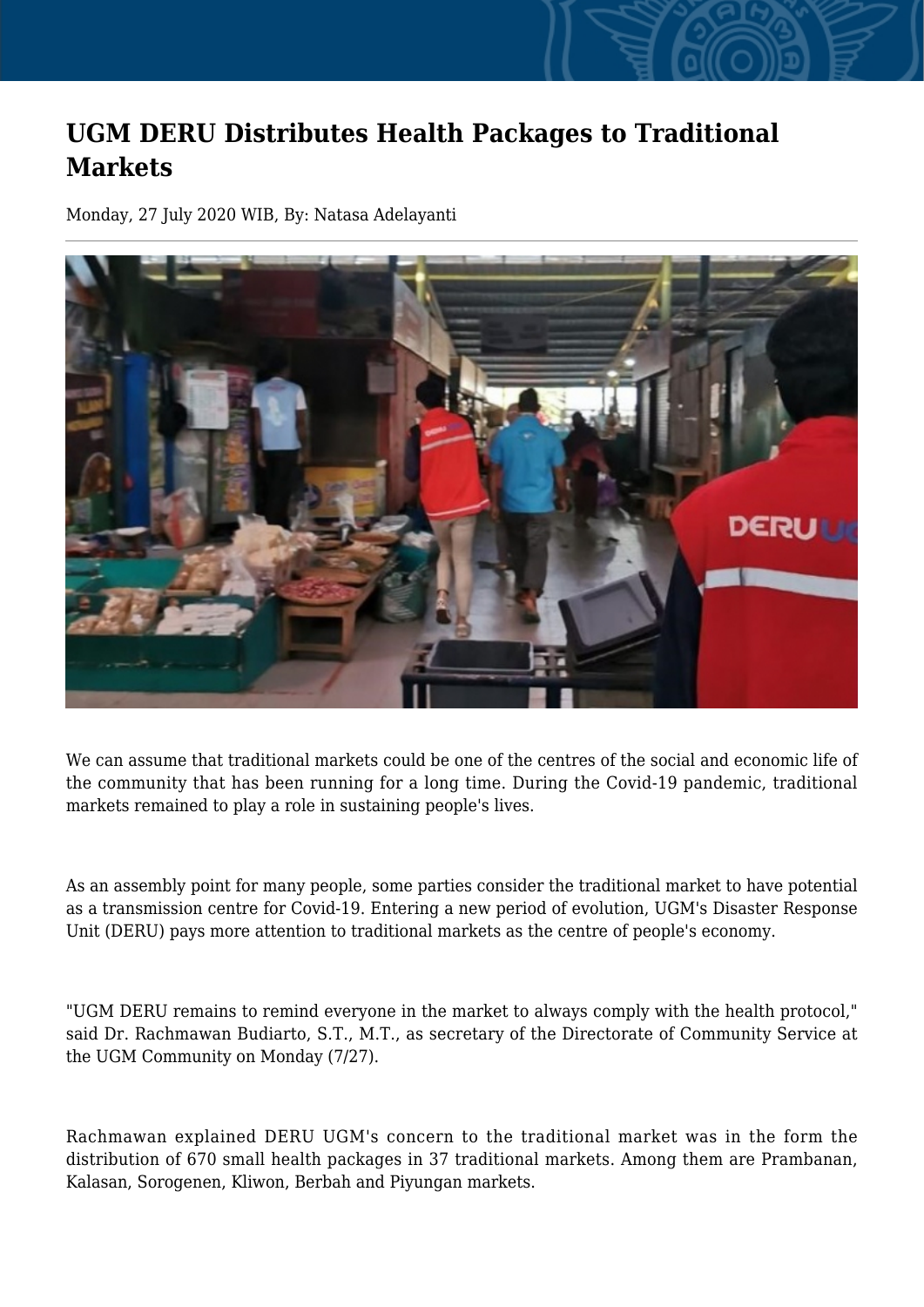"InsyaAllah, with the support of many parties, we will continue to move the distribution to many markets. We are doing this because there are still many traders and buyers who have not yet obeyed the health protocol in some markets," he explained.

In addition to providing health packages, DERU UGM also remains to conduct socialization related to this health protocol with banners, stickers, billboards, and travelling cars. The Directorate of Community Service every day also works on making face shields, making packages (H.S., Masks, Vitamins) and distributing packages to traditional markets five times.

"In addition to traditional markets, PPE (and health packages) also distributed to various health facilities in DIY and outside DIY," he said.

Ardian Andi Pradana, S.T., DPKM team in the DERU UGM daily operational guard, added that the distribution of health packages in traditional markets had begun on Saturday (25/7). Distribution of this health package will proceed to 37 traditional market locations.

There are a total number of 37 traditional markets include Bringharjo, Lempuyangan, Pingit, Ngasem, Kota Gede, Sentul, Morning Markets in front of the Kraton Police Station, Pakem, Gentan, Cebongan, Kutu, Mlati and Tempel markets. Also markets are Gendol, Sleman, Ngoto, Wonokromo, Imogiri, Kepek, Turi, Barongan, Ngangkruksari, Ngangkruk, Gading, Bakulan, Prawirotaman, Pujokusuman, Legi Patangpuluhan market, Jodog market, Bantul, Niten, Prambanan, Kalangkruk, Gading, Bakulan, Prawirotaman, Pujokusuman, Legi Patangpuluhan market, Jodog market, Bantul, Niten, Prambanan, Kalasan, Sorogenen, Krokon ,ah and Piyungan market.

"The Directorate of Community Service at UGM provides 4,000 packages. We do this initiation considering the traditional market as a place that has the potential to Covid-19 transmission," he explained.

Author: Agung Nugroho Translator: Natasa A

## **Related News**

<sup>•</sup> [OkeSayur, Groceries Shopping Apps by UGM Students to Empower Sellers from Traditional](http://ugm.ac.id/www.ugm.ac.id//en/news/11238-ugm-and-appsi-collaborate-to-advance-traditional-markets) [Market](http://ugm.ac.id/www.ugm.ac.id//en/news/11238-ugm-and-appsi-collaborate-to-advance-traditional-markets)